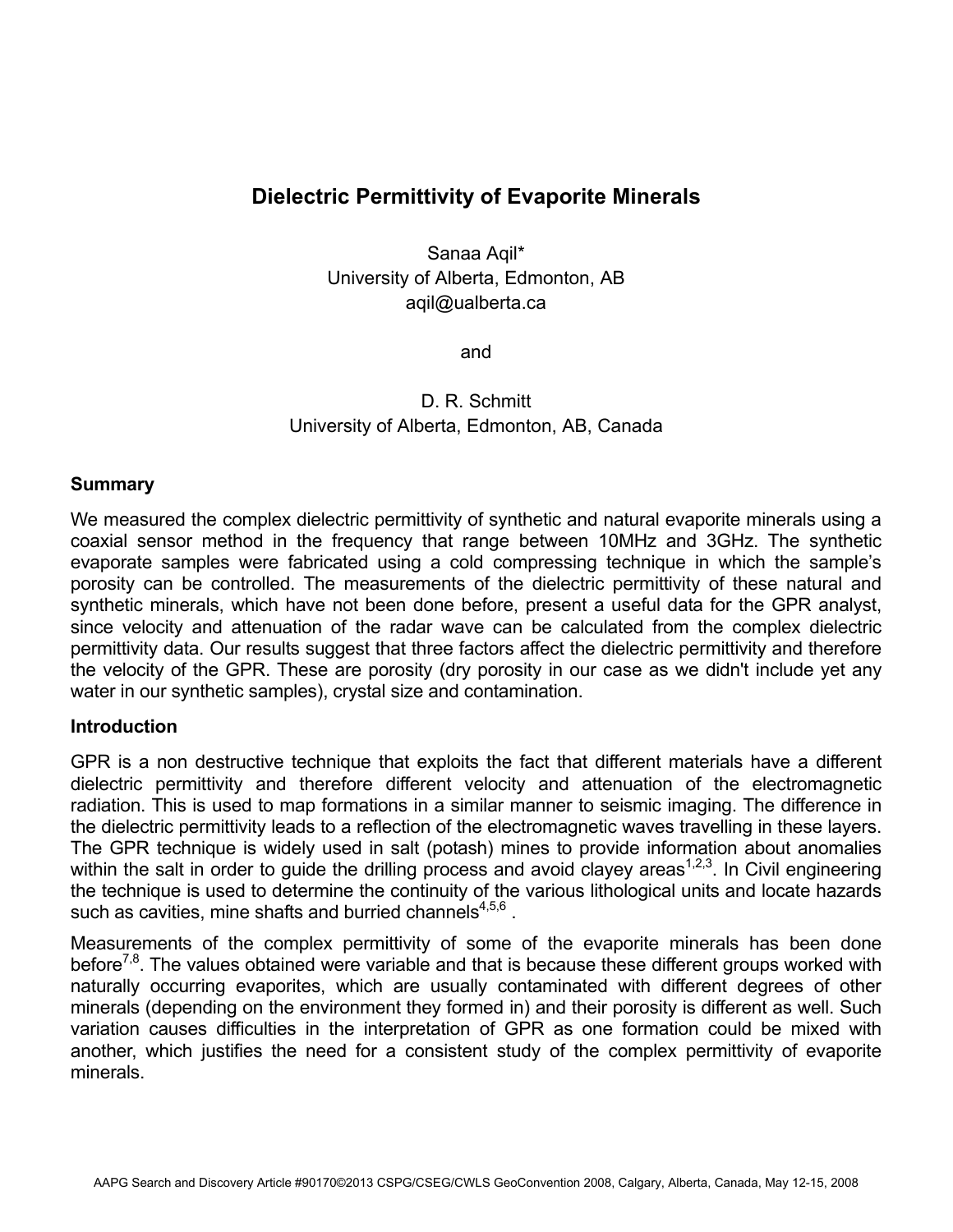In this work we measured dielectric of porous synthetic evaporite samples and some natural samples. The aim is to study sysrematically the factors affecting the dielectric permittivity of evaporite minerals. These are preliminary results and further work is now being carried out.

## **Theory**

The complex dielectric permittivity is given by

$$
\varepsilon^* = \varepsilon' + i\varepsilon''
$$

where ε' is the real dielectric permittivity and ε'' is the imaginary dielectric permittivity. The real dielectric permittivity describes the ability of the material to store energy by polarization as a result of applying electromagnetic radiation. The imaginary part on the other hand describes the energy loss. In the microwave region this loss could be caused either by free conduction ions, which might be present in the material or because the dipoles in the system lag behind the rapidly fluctuating electric field.

The loss tangent is defined as the ratio between the imaginary permittivity ε'' and the real permittivity ε'

$$
\tan \delta = \frac{\varepsilon}{\varepsilon}
$$

The complex dielectric permittivity is a critical parameter for the GPR survey because it controls the velocity, attenuation and penetration depth. The velocity of radar wave in a non magnetic material is given by:

$$
V = \frac{c}{\sqrt{\varepsilon'}}
$$

Where v is the velocity of the electromagnetic waves in the material, c is the velocity of light. The attenuation  $\alpha$  is given by:

$$
\alpha = \frac{\pi}{\lambda} \left[ \tan \delta \ast \varepsilon^{0.5} \right]
$$

where  $\lambda$  is the free space wavelength.

The inverse of  $\alpha$  is called the skin depth and is defined as the depth at which the input energy reduces by 1/e, where  $e \approx 2.7128$ .

## **Method**

The technique used to measure the complex dielectric permittivity is the coaxial line method (Agilent 4991 in conjunction with a network analyzer). The idea is to measure the reflection coefficient from which the impedance of the sample, and therefore the complex dielectric constant can be calculated using the vector network analyzer. Samples of few centimeters in dimension are required with one flat surface to provide a good contact with the probe head without any air gap.

## **Results**

The results show that the real permittivity of dry halite is constant with frequency but decreases with porosity (the left hand side of Figure 1). The imaginary permittivity, which is almost negligible, is independent of frequency and porosity (the right hand side of figure 1).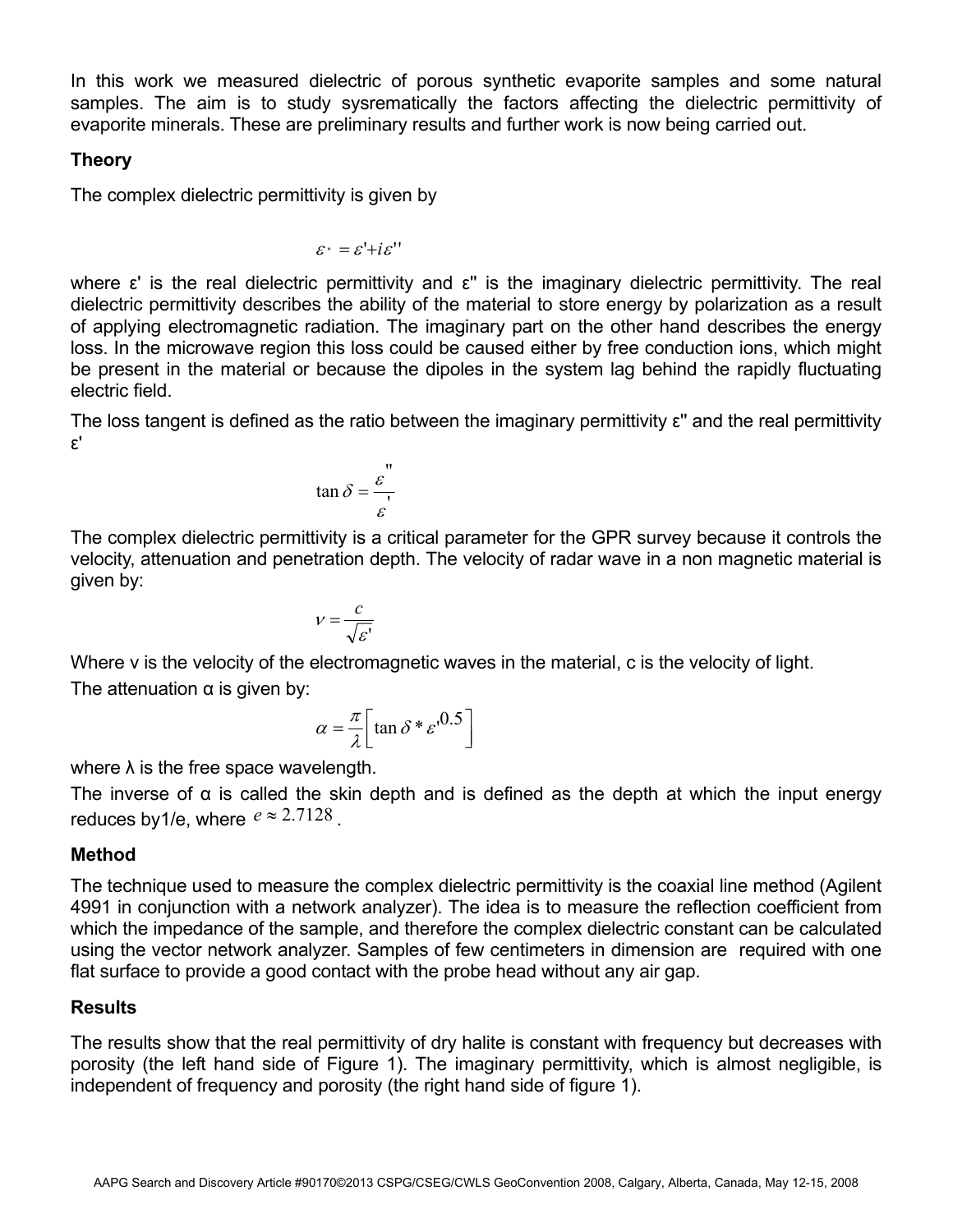Figure 2 shows the real permittivity of two natural evaporate mineral samples: dolomoite on the left hand side and magnesite on the right hand side. The eight measurements are repetitions along the same surface. The variation of the real permittivity is caused either by contamination or grain size effect. The effect of grain size on the real permittivity of minerals has been reported by Lebron et al<sup>9</sup> and Dervos et al $^{10}$ 



Figure1: the real (on the left hand side) and the imaginary (on the right hand side) permittivity of synthetic porous halite.



Figure 2: the real permittivity of a natural dolomite sample (on the left hand side) and a natural magnesite sample (on the right hand side).

## **Conclusions**

The porosity of evaporate minerals, which is most likely to be in the from of cracks along the grain boundaries, affect its dielectric permittivity and therefore the velocity of the radar waves traveling in it. The permittivity (and therefore the GPR velocity) of natural evaporate minerals could vary significantly as a result of grain size and contamination.